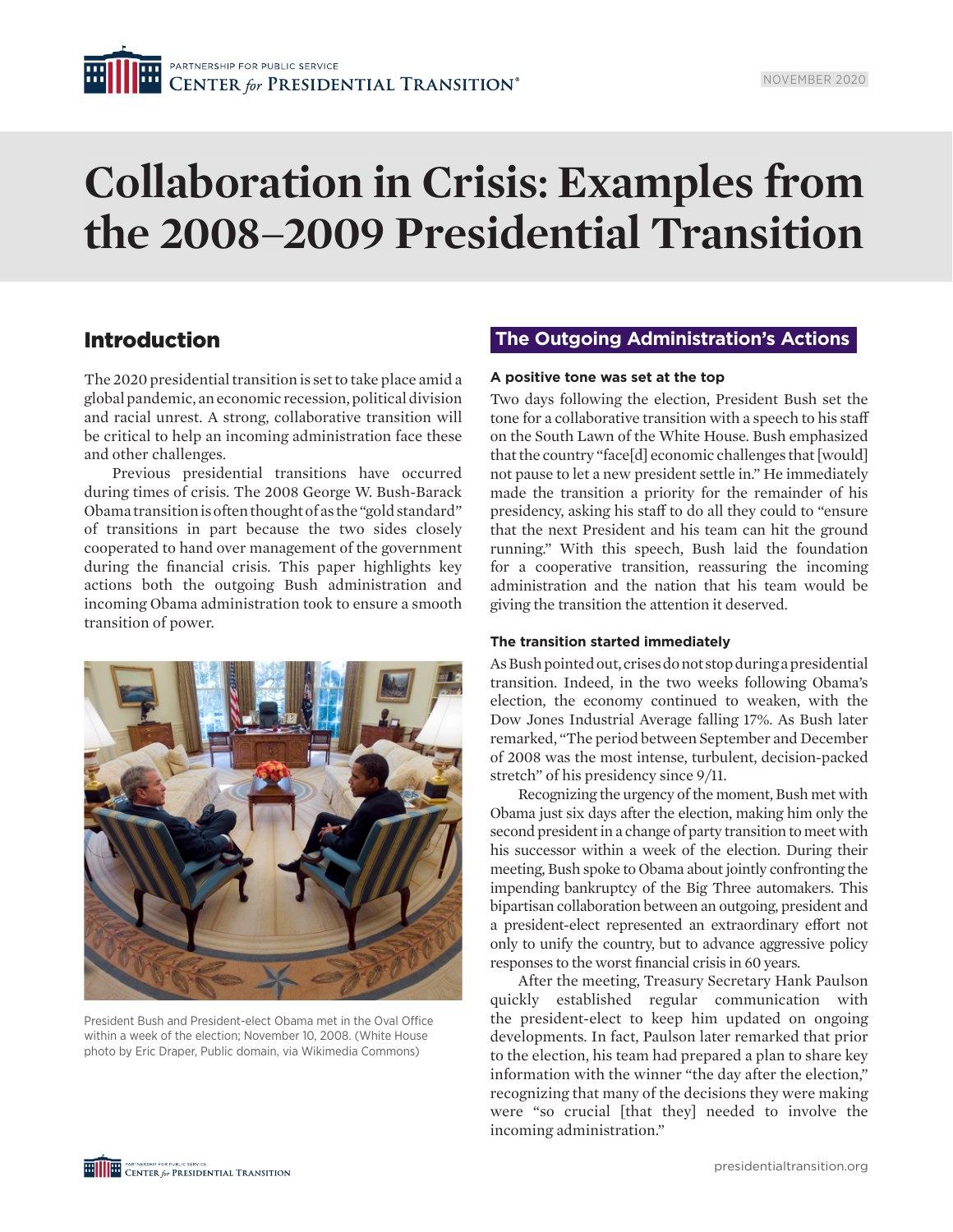Engaging the president-elect and his team early in the transition process set a tone of collaboration and cooperation and helped Obama and his team quickly get up to speed on urgent issues. More importantly, the collaboration had a material impact on creation and implementation of bipartisan policies that calmed markets, saved the U.S. auto industry and accelerated the economic recovery.

#### **Key decisions involved the incoming administration**

When reflecting on the financial crisis, Bush noted that because it arose so late in his presidency, he "wouldn't be in the White House to see the impact of most of the decisions [he] made." In crisis, newly elected presidents inevitably inherit a litany of policies from the previous administration that require immediate attention. To ensure the Obama administration could hit the ground running, and to help implement policies to address the pain the financial crisis was inflicting on Americans, the outgoing administration involved the incoming one in key crisis response decisions.

During the 2008 transition, a critical issue facing the Bush administration involved the rescue of the auto industry. In late November, Bush Chief of Staff Josh Bolten arranged a meeting between the Obama economic team and senior officials from the White House and the Treasury Department. The goal was to see if the two sides could agree on the appointment of an "auto czar" to oversee a bailout effort. The meeting did not result in a coordinated plan, but as presidential historian Martha Kumar wrote, "It set an important precedent for meeting together to tackle important issues."

Collaboration on policy was not limited to this one meeting. Senior Obama Advisor Valerie Jarrett said the outgoing Bush administration provided a "treasure trove of information that proved invaluable." Indeed, Paulson recalls Bush directing the Treasury team to "work hard to make sure the Obama team would have some breathing room when they settled into the White House." Bush prioritized making things as easy as possible for the new administration, and that helped ensure the Obama team had the information they needed to continue the crisis response efforts on day one of their term.

*More importantly, the collaboration had a material impact on creation and implementation of bipartisan policies that calmed markets, saved the U.S. auto industry and accelerated the economic recovery.* 

## **The Incoming Administration's Actions**

#### **They recognized there is only one president at a time**

Campaigns during crisis can be especially divisive; the challenging party often seeks to criticize the incumbent party's response efforts. During the 2008-2009 transition, however, the incoming administration did away with their campaign rhetoric so as not to undermine the sitting president.

In 2008, the Obama transition communications team intentionally pivoted away from the criticisms of Bush they pursued during the campaign. Stephanie Cutter, the spokesperson for the Obama-Biden transition, explained that the team's post-election communications strategy was "to reassure people that we collectively, the Bush White House, the Bush administration, the transition team, and the president-elect had [the crisis] under control." Presenting the incoming and outgoing administrations as a unified front against the financial crisis went a long way toward instilling confidence in the public and the financial markets that the transition would not make the situation even worse.

Obama's efforts to support Bush during his final months in office extended beyond just his communications strategy. In mid-November, Bush convened a meeting of the G-20 leaders to discuss options for a coordinated response to the global financial crisis. Though Bush extended an invitation to Obama, he declined to attend. When explaining the rationale behind this decision, Cutter noted that "we really felt strongly that there was only one president at a time and George Bush was the president." Sending Obama to the summit, Cutter explained, could cause confusion on the United States' position and undermine Bush's ability to push his policy forward.

### **Opportunities for continuity were identified and pursued**

In times of crisis, one of the most valuable assets any team can have at their disposal is experience. During a change of political party transition, it can be tempting for an incoming administration to do away with everything associated with the previous administration. However, as the Obama transition team recognized in 2008-2009, doing so can create unnecessary uncertainty among the public and eliminate the incoming administration's ability to learn from those with experience in the crisis at hand.

Many individuals at the Federal Reserve and the Treasury Department were working tirelessly in the months preceding the 2008 election to combat the growing financial crisis. Timothy Geithner, then chairman of the New York Federal Reserve, was one of these people. Alongside Federal Reserve Chairman Ben Bernanke and Treasury Secretary Paulson, he was intimately involved in many actions the Bush administration took to fight the crisis.

Less than three weeks after the election, Obama announced Geithner as his pick for Treasury secretary. In his memoir on the financial crisis, Paulson described